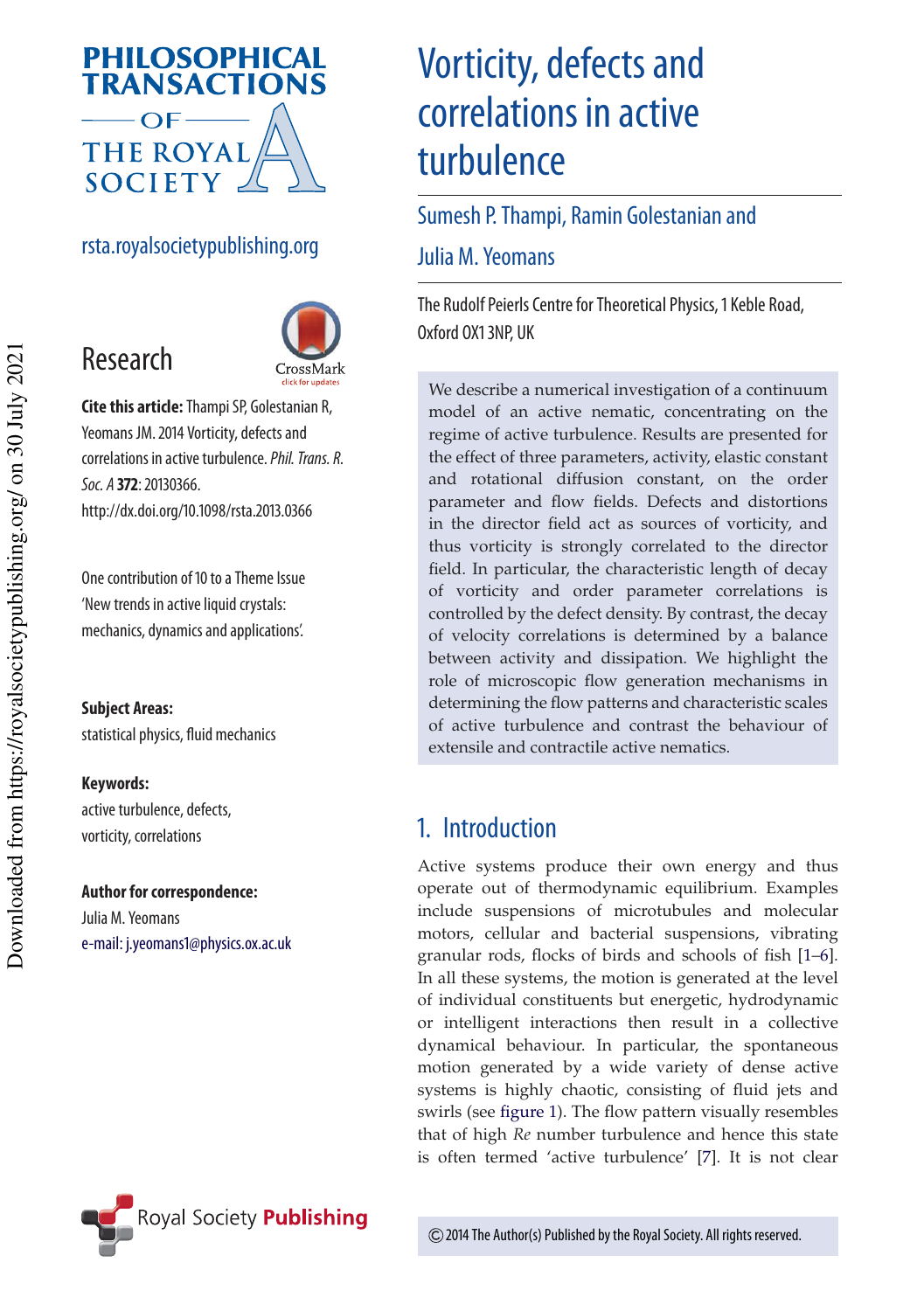

**Figure 1.** Fully developed active turbulent flow and director patterns from simulations of active nematics comparing an extensile and contractile system for high and low values of activity coefficient, ζ . Streamlines and vorticity field, with red and blue colouring corresponding to high  $+ve$  and  $-ve$  vorticity, respectively, are shown for (*a*) an extensile system with large activity ( $\zeta = 0.0125$ ), (c) an extensile system with small activity ( $\zeta = 0.001$ ), (e) a contractile system with small activity  $(\zeta = -0.001)$  and (g) a contractile system with large activity ( $\zeta = -0.0125$ ). Vorticity is scaled with its absolute maximum value in each panel. The corresponding director field and topological defects  $\left(+\frac{1}{2}, \text{ red}, -\frac{1}{2}, \text{ blue}\right)$ , if present, are shown in  $(b,d,f,h)$ . Panels (b) and (h) show the left bottom quarter of the domain of (a) and (q), respectively. Zoomed in pictures showing the structure of walls and defects are shown in figure 2. (Online version in colour.)



Figure 2. Snapshots of defect dynamics in (a) an extensile system and (b) a contractile system. Some walls are indicated, and  $+\frac{1}{2}$  and  $-\frac{1}{2}$  defects are highlighted as red and blue, respectively. The past and future trajectories of the defects are shown with continuous (yellow) and dashed (magenta) lines, respectively. An example of (i) defect creation is labelled 'A', (ii) defects moving along the walls is labelled 'B' and (iii) defect annihilation is labelled 'C'. (Online version in colour.)

whether the similarities in the turbulent states observed in active systems across a wide range of length scales are superficial or represent underlying universal properties.

Many active systems have nematic symmetry and exhibit orientational order, and concepts from liquid crystal physics have been used to describe them. The equations of nematohydrodynamics have proved useful in predicting the occurrence of hydrodynamic instabilities [8–12] and in simulating the turbulent flow behaviour [13–15]. There is also increasing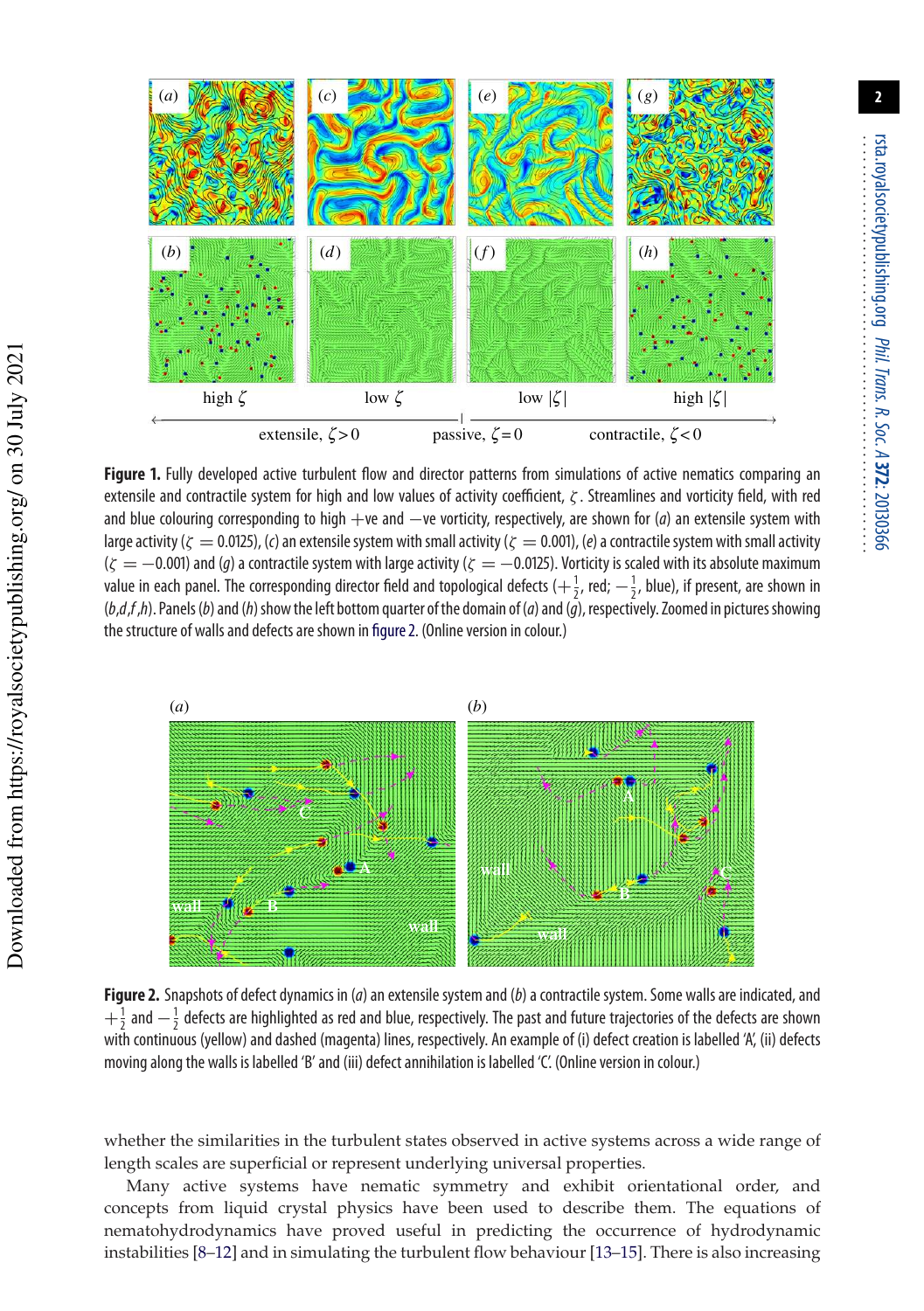evidence that topological defects and their dynamics play a role in active turbulence [13,14,16,17]. Recent experiments using microtubule bundles and kinesin molecular motors have demonstrated the presence of topological defects in active systems [1]. Similar defects have also been observed in experiments on living liquid crystals [18] and vibrating granular rods [19] and in the simulations of self-propelling ellipsoidal particles [20].

In this paper, we report extensive simulations of active nematics to investigate and characterize the flow field and the order parameter field, and the coupling between them. We find that two length scales are relevant. For extensile systems, scaling arguments suggest that the length describing the decay of velocity correlations results from a balance between activity and dissipation. Correlation functions of the director and vorticity fields have very similar forms which correspond to a different length scale, the defect spacing. We report different behaviour for extensile and contractile systems, showing the sensitivity of the active state to details of the coupling between the director and flow fields.

In §2, we summarize the theory of nematohydrodynamics and show that it can be extended to the active case by including a simple, additional, dipolar source term in the stress. Section 3 gives details of the numerical approaches used to solve the equations of motion. In §4, we give a qualitative account of the characteristic features of active turbulence in extensile and contractile systems explaining, in particular, how defects are continually created, and subsequently annihilated, to give a steady state with a finite defect density. Section 5 presents extensive quantitative results showing how the magnitude and correlations of velocity, vorticity and the order parameter field depend on model parameters. We also measure the number of defects and their rate of creation and annihilation. In §6, we show that an analysis of the defect density and dynamics can be used to relate the different scalings found in the numerics. We also list open questions that warrant attention in the future.

# 2. Equations of motion

We first describe the hydrodynamic equations of motion of an active nematic system. This may be a dense suspension of microtubule bundles and molecular motors [1], or a dense suspension of bacteria [7], or a mixture of bacteria and liquid crystal molecules [18]. Active systems with nematic symmetry, and density and momentum as conserved variables, can be modelled using the standard equations of nematohydrodynamics, modified to incorporate an active term which produces flows in response to gradients in orientational order [3,8]. The magnitude and direction of the orientational order are described by a second rank tensor **Q** which is symmetric  $(Q_{ii} = Q_{ii})$ and traceless ( $Q_{ii} = 0$ ). For uniaxial nematics  $Q = (q/2)(3n\mathbf{n} - \mathbf{I})$ , where *q* is the largest eigenvalue of **Q** and is a measure of nematic degree of order, **n** is the director field and **I** is the identity tensor.

The nematohydrodynamic equations can be derived using a Poisson bracket formalism or from linear irreversible thermodynamics with phenomenological models assumed for the relation between fields and currents. The resulting equations governing the evolution of the order parameter **Q** and momentum ρ**u** are [21,22]

and

$$
(\partial_t + u_k \partial_k) Q_{ij} - S_{ij} = \Gamma H_{ij}
$$
\n(2.1)

$$
\rho(\partial_t + u_k \partial_k)u_i = \partial_j \Pi_{ij}; \quad \partial_i u_i = 0.
$$
\n(2.2)

The generalized nonlinear advection term in equation (2.1) is

$$
S_{ij} = (\lambda E_{ik} + \Omega_{ik}) \left( Q_{kj} + \frac{\delta_{kj}}{3} \right) + \left( Q_{ik} + \frac{\delta_{ik}}{3} \right) (\lambda E_{kj} - \Omega_{kj})
$$

$$
- 2\lambda \left( Q_{ij} + \frac{\delta_{ij}}{3} \right) (Q_{ki} \partial_k u_l),
$$

where  $E_{ij} = (\partial_i u_j + \partial_j u_i)/2$  is the strain rate tensor and  $\Omega_{ij} = (\partial_j u_i - \partial_i u_j)/2$  is the vorticity tensor. These characterize the deformational and the rotational components of the flow field, respectively.

 Downloaded from https://royalsocietypublishing.org/ on 30 July 2021 Downloaded from https://royalsocietypublishing.org/ on 30 July 2021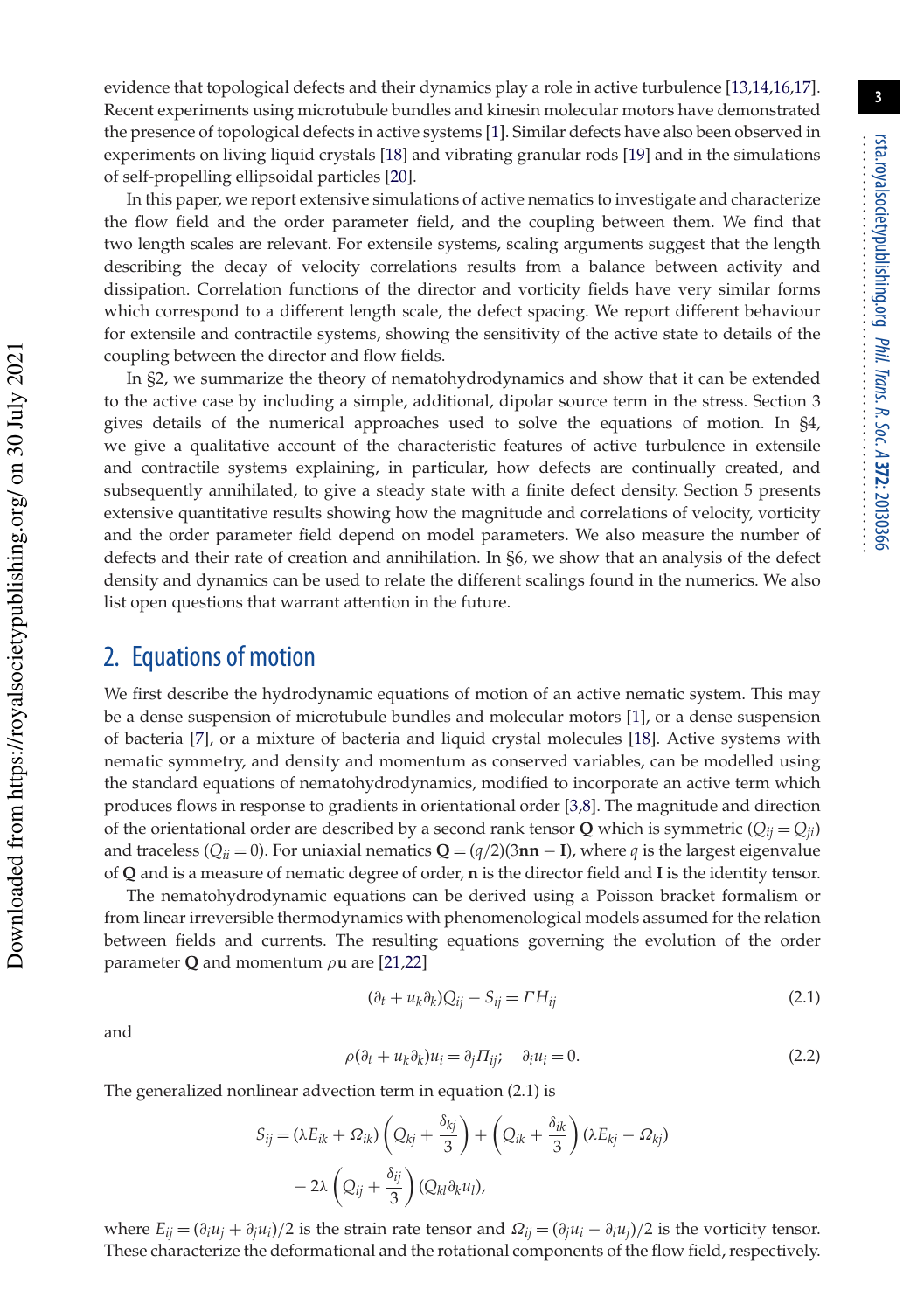We also define the vorticity,  $\omega = \nabla \times \mathbf{u}$ , which measures the rotation of the fluid elements. It is related to the vorticity tensor by  $\epsilon_{ijk}\omega_k = -2\Omega_{ij}$ , where  $\epsilon$  is the Levi-Civita symbol. We will use vorticity extensively to characterize the flow field in this paper.

The alignment parameter  $\lambda$  controls the degree of coupling between the orientation field and velocity gradients [12,22]. Mathematically,  $\lambda$  determines the character of the objective time derivative of Q. The values  $\lambda = 1$  and  $\lambda = -1$  correspond to an upper and lower convected derivative and  $\lambda = 0$  corresponds to the corotational derivative which is obtained as an average of the lower and upper convected derivatives. On mapping to the Leslie–Ericksen equation which describes the liquid crystal dynamics in terms of the director field **n** only,  $(3q + 4)\lambda/9q$  is the flow alignment parameter [11] which determines whether the liquid crystal molecules (or here, the active constituents) align or tumble in a shear flow.

In linear approximation, the relaxation of **Q** is driven by the molecular field

$$
H_{ij} = -\frac{\delta \mathcal{F}}{\delta Q_{ij}} + \frac{\delta_{ij}}{3} \operatorname{Tr} \frac{\delta \mathcal{F}}{\delta Q_{kl}},\tag{2.3}
$$

defined as the variational derivative of a free energy functional. **H** is also symmetric and traceless. The phenomenological constant of proportionality, which corresponds physically to the rotational diffusion coefficient, is  $\Gamma$ . The Helmholtz free energy,

$$
\mathcal{F} = \frac{A}{2} Q_{ij} Q_{ji} + \frac{B}{3} Q_{ij} Q_{jk} Q_{ki} + \frac{C}{4} (Q_{ij} Q_{ji})^2 + \frac{K}{2} (\partial_k Q_{ij})^2, \tag{2.4}
$$

has a bulk contribution which is a truncated polynomial expansion in invariants of **Q** [21,22] and a term arising from the gradients in **Q**. This free energy expression is general in that it depends on gradients of the scalar order parameter in addition to the gradients in the director orientation. *A*, *B* and *C* are phenomenological coefficients which are functions of concentration and temperature. Here, we use a single elastic constant (*K*) approximation.

In equation (2.2), the total stress generating the hydrodynamics includes:

(i) The viscous stress,

$$
\Pi_{ij}^{\text{viscous}} = 2\mu E_{ij},\tag{2.5}
$$

where  $\mu$  is the Newtonian viscosity of the suspension.

(ii) The orientational elastic stresses of a passive liquid crystal,

$$
\Pi_{ij}^{\text{passive}} = -P\delta_{ij} + 2\lambda \left(Q_{ij} + \frac{\delta_{ij}}{3}\right) \left(Q_{kl}H_{lk}\right) - \lambda H_{ik}\left(Q_{kj} + \frac{\delta_{kj}}{3}\right) \n- \lambda \left(Q_{ik} + \frac{\delta_{ik}}{3}\right) H_{kj} - \partial_i Q_{kl} \frac{\delta \mathcal{F}}{\delta \partial_j Q_{lk}} + Q_{ik}H_{kj} - H_{ik}Q_{kj}.
$$
\n(2.6)

As a result of this term, the orientational order can affect the flow field, an effect often referred to as the 'back-flow'. The back-flow can modify the director dynamics, for example accelerating the defect annihilation process [23] and affecting the motion of active defects [16]. The term  $P = \rho T - (K/2)(\partial_k Q_{ij})^2$  in equation (2.6) is the modified bulk pressure.

(iii) The active stress,

$$
\Pi_{ij}^{\text{active}} = -\zeta Q_{ij},\tag{2.7}
$$

is introduced in [8]. This corresponds to a force dipole density, which is the leadingorder contribution of activity to the stress. Gradients in **Q** thus produce a flow field, in addition to that due to the passive stress terms, which is the source of the hydrodynamic instability in active nematics. The strength of this term is prescribed by the activity coefficient  $\zeta$ , which is +ve for extensile and −ve for contractile systems. For example, molecular motors such as myosin, dynein or kinesin generate contractile stresses as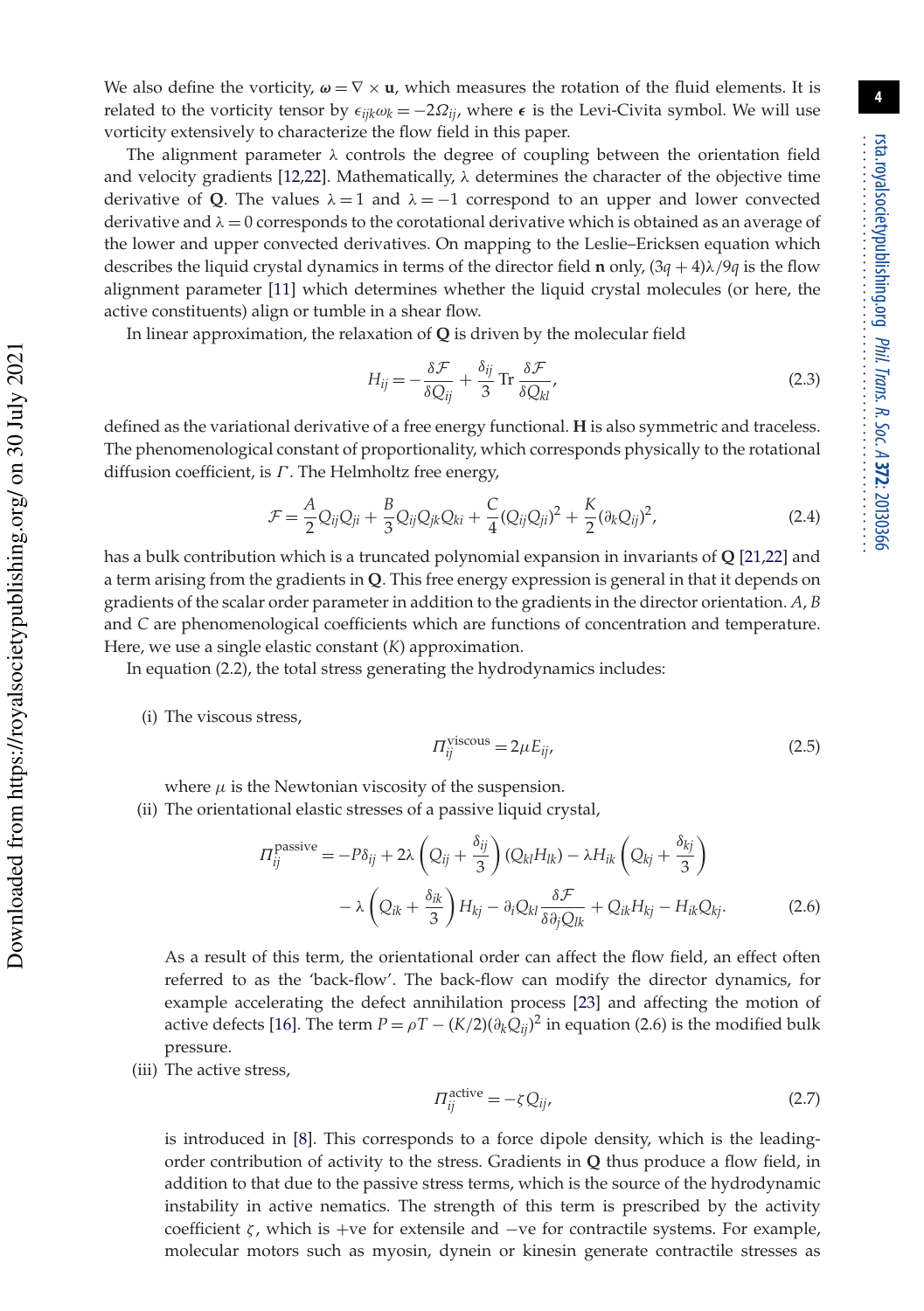they move on actin filaments or microtubules. As shown recently [1,24], depletent molecules cause formation of microtubule bundles in a suspension and kinesin molecular motors cause the filaments to slide past each other generating extensile stresses in the bundles. Microswimmers also behave effectively as force dipoles in a fluid; for example, bacterium *Escherichia coli* generates extensile stress and alga *Chlamydomonas* generates contractile stress.

More details about this model and its application to passive and active systems can be found in [11,21,22,25–31]. The nematic state has been shown to be unstable to flow induced by the activity [8] and the perturbations of the order parameter field that drive the instability have been studied [10,12]. The onset of activity driven flow in a one-dimensional channel was analysed in [9] and the flow patterns generated by the activity were studied numerically [11,31,32]. The rheology of active materials has also been addressed [30,33]. The role of topological defects in active systems has also attracted much attention recently [13,14,16].

## 3. Simulations

The governing equations (2.1) and (2.2) form a coupled system, and we use a hybrid numerical method to solve them [11,30,31]. Instead of directly solving the momentum equation, a lattice Boltzmann method is used to determine the hydrodynamics. For the order parameter evolution equation, we employ a method of lines where all spatial derivatives are calculated using a finite difference approach. The resulting system of ordinary differential equations in time is solved using Euler's integration method [29,33]. At every time step, the order parameter field obtained from the method of lines is an input to the lattice Boltzmann simulations and then the velocity field obtained from the lattice Boltzmann is used in the next time step of the method of lines for updating **Q**. The computations are performed until a statistical steady state is reached.

For the lattice Boltzmann simulations, we use a *D*3*Q*15 model where the space and time discretizations are chosen as unity. Simulations are performed on a two-dimensional domain of size  $400 \times 400$  with periodic boundary conditions in all directions. The parameters used are  $\Gamma = 0.34$ ,  $A = 0.0$ ,  $B = -0.3$ ,  $C = 0.3$ ,  $K = 0.02$ ,  $\mu = \frac{2}{3}$  unless mentioned otherwise. We choose  $\lambda = 0.7$  corresponding to aligning flows [12,22]. All quantities are reported in lattice Boltzmann units and depending upon the system of interest, for example microtubule or bacterial suspensions, appropriate conversion to physical units may be performed [14,27,29].

# 4. Active turbulence in extensile and contractile systems

Here, we give a qualitative description of active turbulence, before presenting and discussing quantitative data for the turbulent state.

Figure 1 shows typical snapshots of fully developed turbulent patterns for a two-dimensional active nematic comparing extensile and contractile stresses and high and low values of the activity. For each set of parameters, the flow field is represented by firstly the streamlines which reveal the circulating patterns and secondly the colour-shaded vorticity field which reveals the direction of rotation. The flow fields are highly disordered in both the extensile and contractile cases, with characteristic swirling patterns. The corresponding director fields are also shown. These also exhibit a high degree of disorder although, for the parameters we use, the corresponding passive liquid crystal is nematic (not shown).

Owing to active stress, flow is generated in response to distortions in the order parameter field. The flow further disturbs the director field thus resulting in active turbulence. As the dominant instability and hence the mechanism for flow generation is bend distortions of the director field for extensile systems and splay distortions for contractile systems [10,12], both the flow and director fields show qualitative differences in their structures.

In the transition to active turbulence, active nematic regions develop *walls*, which are elongated distortions in the director field. Correspondingly, the flow field also exhibits elongated structures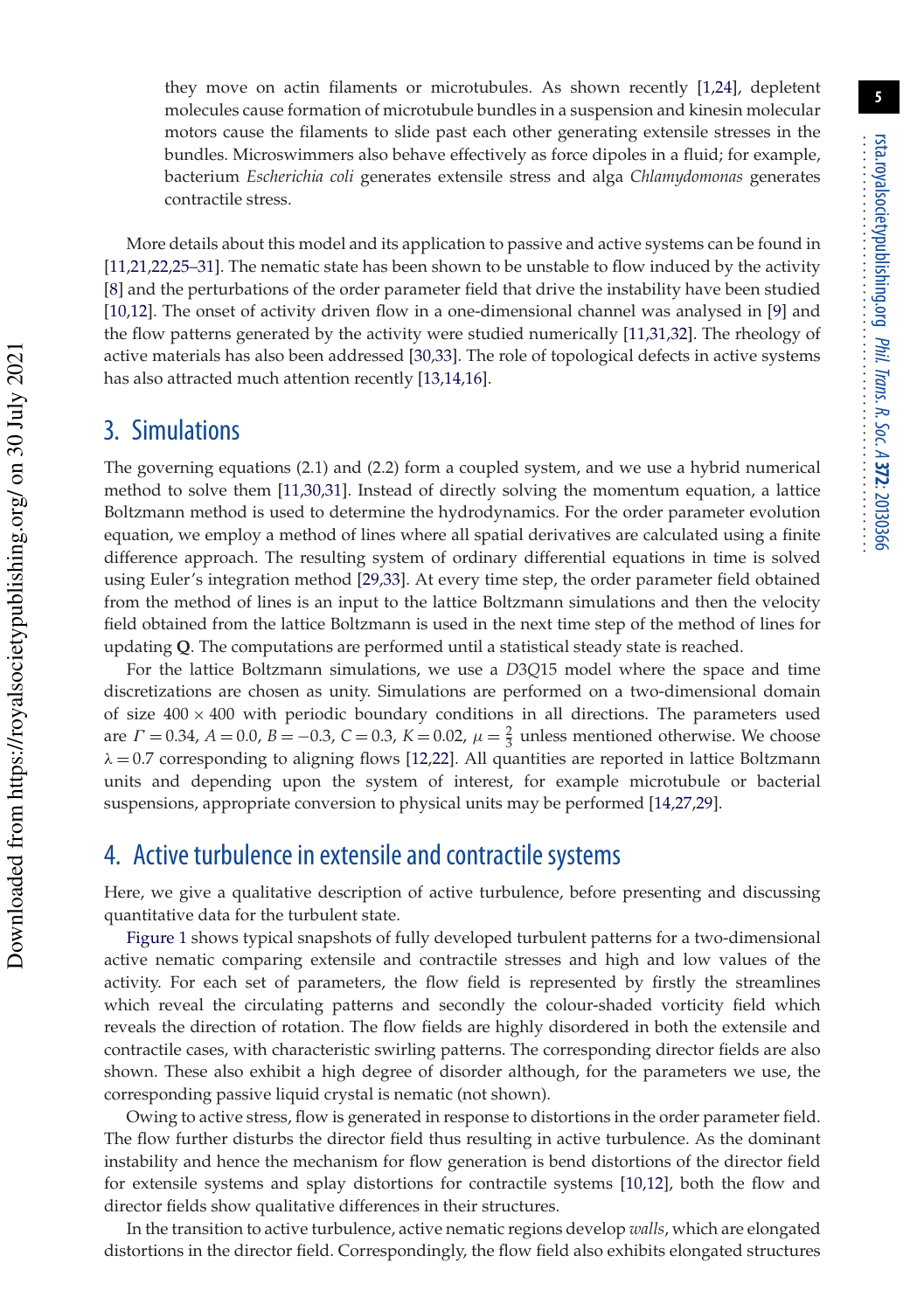of vorticity (figure 1*c*,*e*). We shall call this active turbulence at 'low activity'. In low activity regime, the walls persist but are continuously advected and deformed due to flow and flow gradients.

By contrast, at 'high activity', the walls are strongly deformed by the flow generated by the activity. They are unstable and give rise to the formation of pairs of oppositely charged  $\pm \frac{1}{2}$  defects. The defect formation is driven by both elasticity and flow [15]. These topological defects of charge  $\pm \frac{1}{2}$  are distinguished by red and blue colouring in the director field in figure 1*b*,*d*,*f*,*h*. As a result of the stronger velocity fields and the defect formation, the vorticity structures in the flow field are also more isotropic (figure 1*a*,*g*) compared with those in the low activity regime. Topological defects in active systems have been observed in a variety of experimental systems and simulation studies [1,18,20].

Details of defect dynamics for an extensile and a contractile system are shown in figure 2. Consider the extensile system first (figure 2*a*). Some of the walls are indicated in the figure. The  $+\frac{1}{2}$  and  $-\frac{1}{2}$  defects are highlighted with red and blue colour and their trajectories are also shown. Yellow continuous lines are their past, and magenta dashed lines their future paths. It is apparent that the defects are formed in walls. They preferentially move along the wall releasing the associated bend free energy. During this motion, defects encounter oppositely charged defects and annihilate, thus reinstating nematic regions. All these events are illustrated in figure 2*a*; for example: a creation event is labelled as 'A', defects moving along the walls as 'B' and a defect annihilation event as 'C'. A similar snapshot of defect dynamics for a contractile system is shown in figure 2*b*. As the dominant mode of instability for a contractile nematic is splay deformations in the director field, the walls appear different in this case. As can be seen in figure 2*b*, they form the borders of nematic regions of different mean orientations. Again defects are formed in the wall, and preferentially move along the wall. As in the extensile case, they then encounter defects of opposite charge and annihilate re-establishing nematic regions.

As walls tend to be very long, more than one pair of defects may be produced from a single wall, at the same or different times. Defects tend to move along walls and therefore are more likely to encounter defects of opposite charge formed in the same wall and quickly annihilate each other. Some of the defects escape from the walls. The search for a defect of opposite sign is then two dimensional and the defects' lifetimes are considerably longer.

## 5. Results

 Downloaded from https://royalsocietypublishing.org/ on 30 July 2021 Downloaded from https://royalsocietypublishing.org/ on 30 July 2021

## (a) Correlation functions

Vorticity quantifies the local rotation of the fluid elements in a flow field. Many different active systems exhibit continually changing patterns of vorticity [4,7,31,34] (N. S. Rossen, M. H. Jensen & L. B. Oddershede 2013, personal communication), and it was suggested in [4,7] that vorticity might be helpful in characterizing active turbulence. Indeed, vorticity is a fundamental concept in inertial turbulence because regions of high vorticity are characteristic features of turbulent flows. Here, we argue that it is also a key quantity in active turbulence, but for a different reason.

In order to investigate and quantify the structure of the flow and ordering, we plot spatial correlation functions of the velocity, the vorticity and the order parameter field in figure 3*a* and temporal correlation functions of the same quantities in figure 3*b*. To allow an easier comparison, the correlation functions are normalized to unity (i.e.  $C_{vv}(R) = \langle \mathbf{v}(R,t) \cdot \mathbf{v}(0,t) \rangle / \langle \mathbf{v}(0,t)^2 \rangle$ ,  $C_{\omega\omega}(R) =$  $\langle \omega(R, t) \cdot \omega(0, t) \rangle / \langle \omega(0, t)^2 \rangle$  and the order parameter correlation functions are further scaled to lie between 0 and 1 (i.e.  $C_{QQ}(R) = (\langle \mathbf{Q}(R, t) : \mathbf{Q}(0, t) \rangle - \langle \mathbf{Q}(\infty, t) : \mathbf{Q}(0, t) \rangle) / (\langle \mathbf{Q}(0, t)^2 \rangle - \langle \mathbf{Q}(\infty, t) : \mathbf{Q}(0, t) \rangle)$ **Q**(0,*t*)), etc.). There is no scaling of the *x*-axis in any plot.

For each correlation function, extensile and contractile systems are compared. (Here, and throughout the paper, we use continuous (dashed) lines to depict results for extensile (contractile) systems.) The only difference between the parameters for the extensile and contractile simulations is the sign of the activity coefficient  $\zeta$ . As is clear from the figure, extensile and contractile systems exhibit different characteristic length and time scales of decay for all the quantities measured. This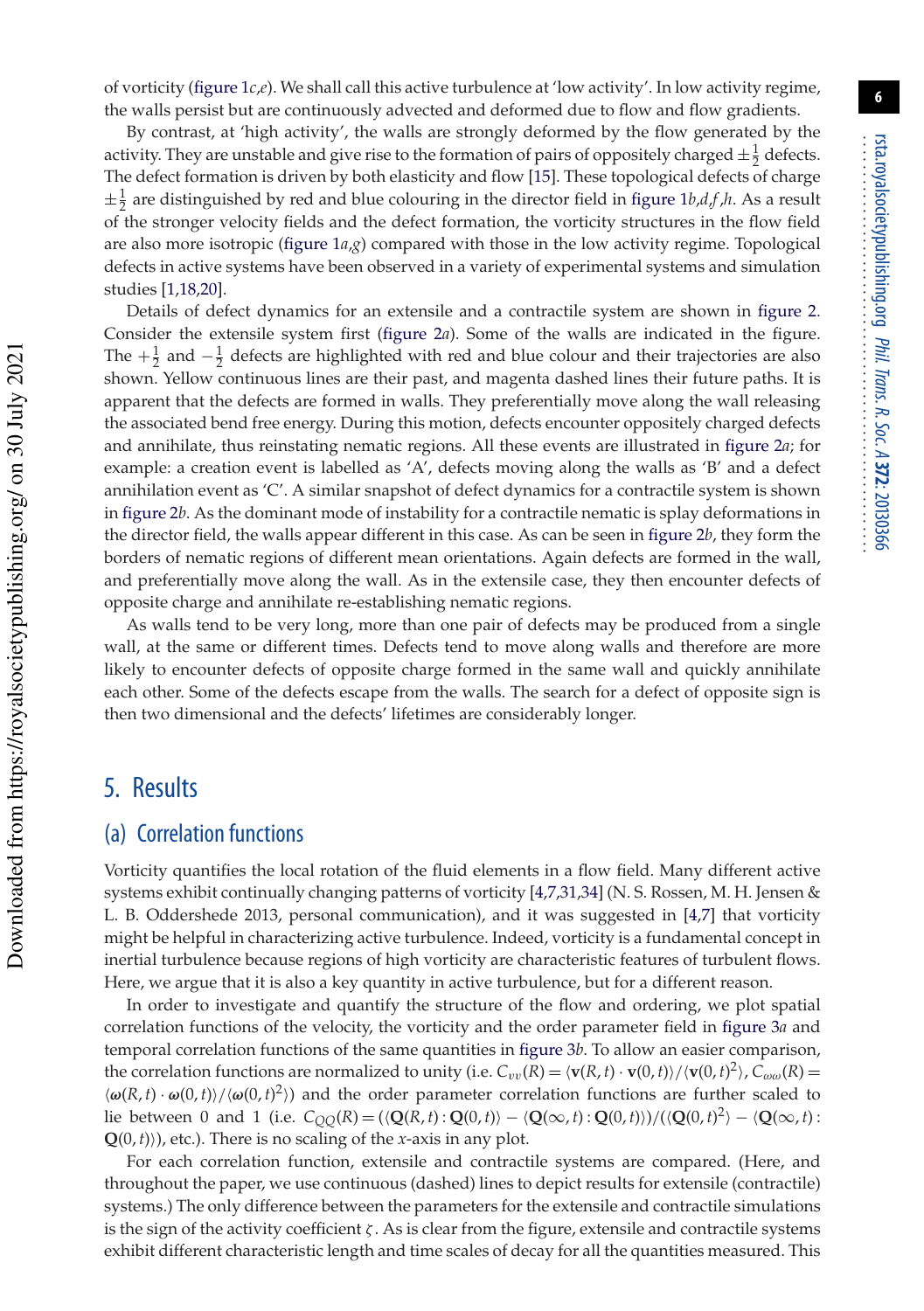

**Figure 3.** Correlation functions of velocity, **v**, order parameter, **Q**, and vorticity ω fields are shown for both extensile (continuous line) and contractile (dashed line) systems. ( $a$ ) Spatial and ( $b$ ) time correlation functions. All correlation functions are normalized. Also  $\langle \mathbf{Q} : \mathbf{Q} \rangle$  is scaled in y to lie between 0 and 1. The x-axis is not scaled.  $\Gamma = 1$  is used in these simulations. The vorticity and order parameter correlations have a close association with similar decays and the same characteristic length and time scales of decay for both extensile and contractile systems. The velocity correlation functions correspond to different length and time scales. (Online version in colour.)

is not surprising considering that the dominant mechanisms for flow generation vary between the two cases.

Note, however, that the director field and vorticity field have a very similar dependence on *R* and *t*, whereas the behaviour of the velocity correlations is quite different. This close association between the order parameter and the vorticity is seen for both the extensile and the contractile simulations. This suggests that vorticity is a fundamental quantity in active turbulence, which is closely related to the microstructure of the system. We shall present more evidence for this assertion in §5*b* when we find that the characteristic lengths associated with the vorticity field and the order parameter field scale in the same fashion with several system parameters.

The connection between vorticity and local order also follows from the governing equations of motion. Generally, active systems such as suspensions of microtubules and molecular motors or bacteria operate at small, often negligible, Reynolds number indicating that these are inertia-less systems and that diffusion of momentum is instantaneous. In this limit, the Navier— Stokes equations considerably simplify to obtain  $\partial_i \Pi_{ij} = 0$ . Taking the curl of this equation and substituting the expressions (2.5)–(2.7) for the viscous, passive and active stresses, gives

$$
\mu \nabla^2 \omega + \zeta \nabla \times \nabla \cdot \mathbf{Q} + \nabla \times \nabla \cdot \mathbf{\Pi}^{\text{Passive}}(\mathbf{Q}) = 0. \tag{5.1}
$$

This indicates that gradients in **Q** act as sources of vorticity which diffuse in the system generating vorticity patterns and thus it is reasonable to expect that vorticity and order parameter fields may show a close association in their behaviours.

#### (b) Dependence on parameters

In the last section, we showed that the decay of the normalized correlation functions of the director field and the vorticity are governed by the same length scale, but that the velocity correlation function decays over a longer length scale. We now show how the correlation functions depend on three of the most important parameters of the system, the activity coefficient ζ , the elastic constant *K* and the rotational diffusion constant Γ . The results are collected in figure 4. The three columns of the figure show  $C_{vv}(R)$ ,  $C_{\omega\omega}(R)$  and  $C_{nn}(R)$ . (Note that we plot the director correlation function  $C_{nn}(R) = \langle \mathbf{n}(R,t) \cdot \mathbf{n}(0,t) \rangle$  instead of that of the order parameter  $C_{QQ}$ (*R*). Both behave in the same fashion.)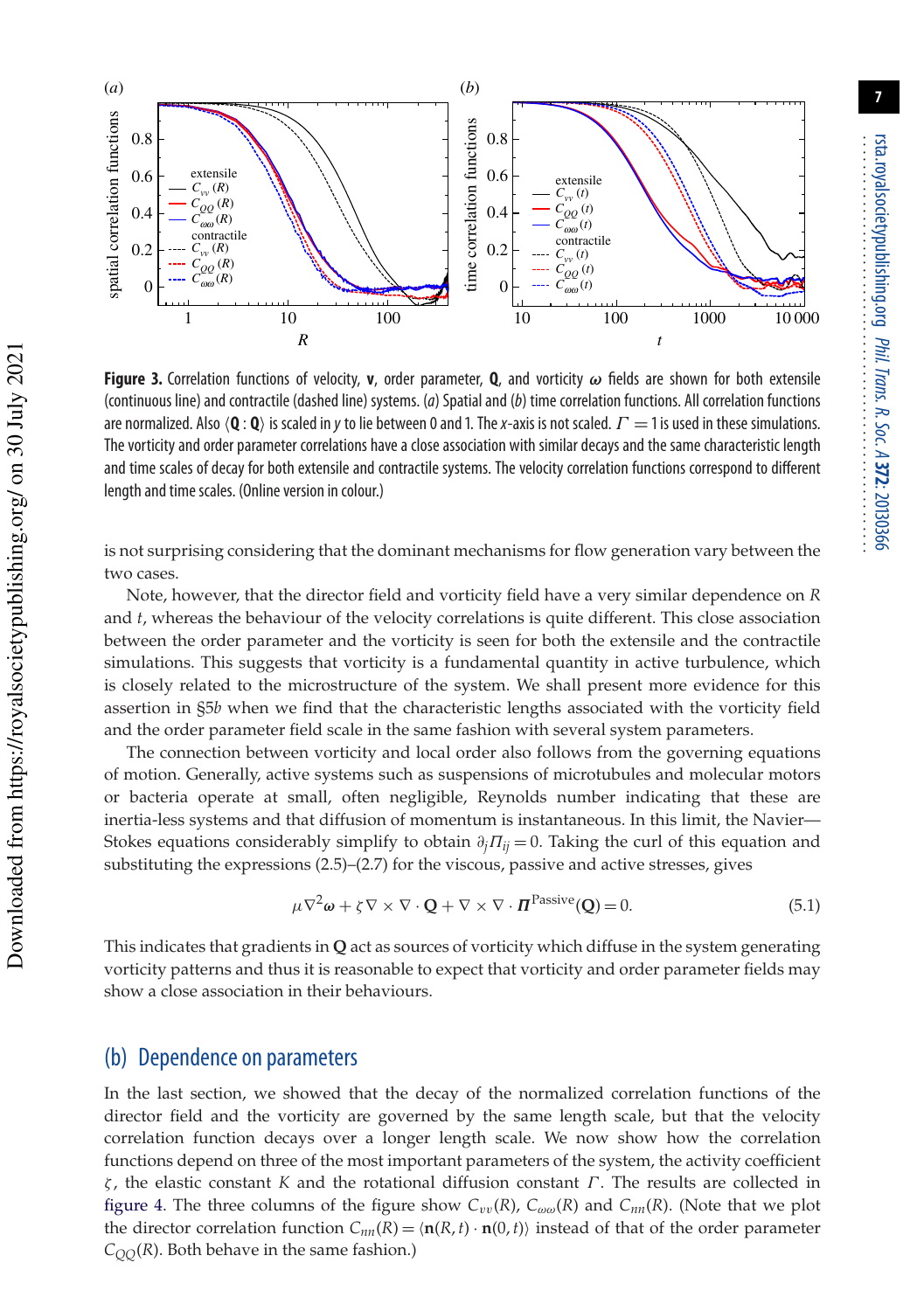

Figure 4. Spatial correlations of (I) yelocity, (II) yorticity and (III) director fields for different values of activity coefficients of (a) an extensile and (b) a contractile system; elastic constants for (c) an extensil (d) a contractile system; rotational diffusion constants for (e) an extensile and (f) a contractile system.  $|\zeta| = 0.01$  is used in the simulations for (e,f). In each case, the correlation functions are normalized and Figure 4. Spatial correlations of (I) vorticity, (II) vorticity and (III) director fields for different values of activity coefficients of (a) an extensile and (b) a contractile system; elastic constants for (c) an extensi (d) a contractile system; rotational diffusion constants for (e) an extensile and (f) a contractile system. |ζ | = 0.01 is used in the simulations for (e,f). In each case, the correlation functions are normalized and the length *R* is scaled to give an optimum data collapse. The inset figures show the unscaled functions. (Online version in colour.) the length Ris scaled to give an optimum data collapse. The inset figures show the unscaled functions. (Online version in colour.)

rsta.royalsocietypublishing.org

Phil. Trans. R. Soc. A

: 20130366

rsta.royalsocietypublishing.org Phil. Trans. R. Soc. A 372: 20130366

.........................................................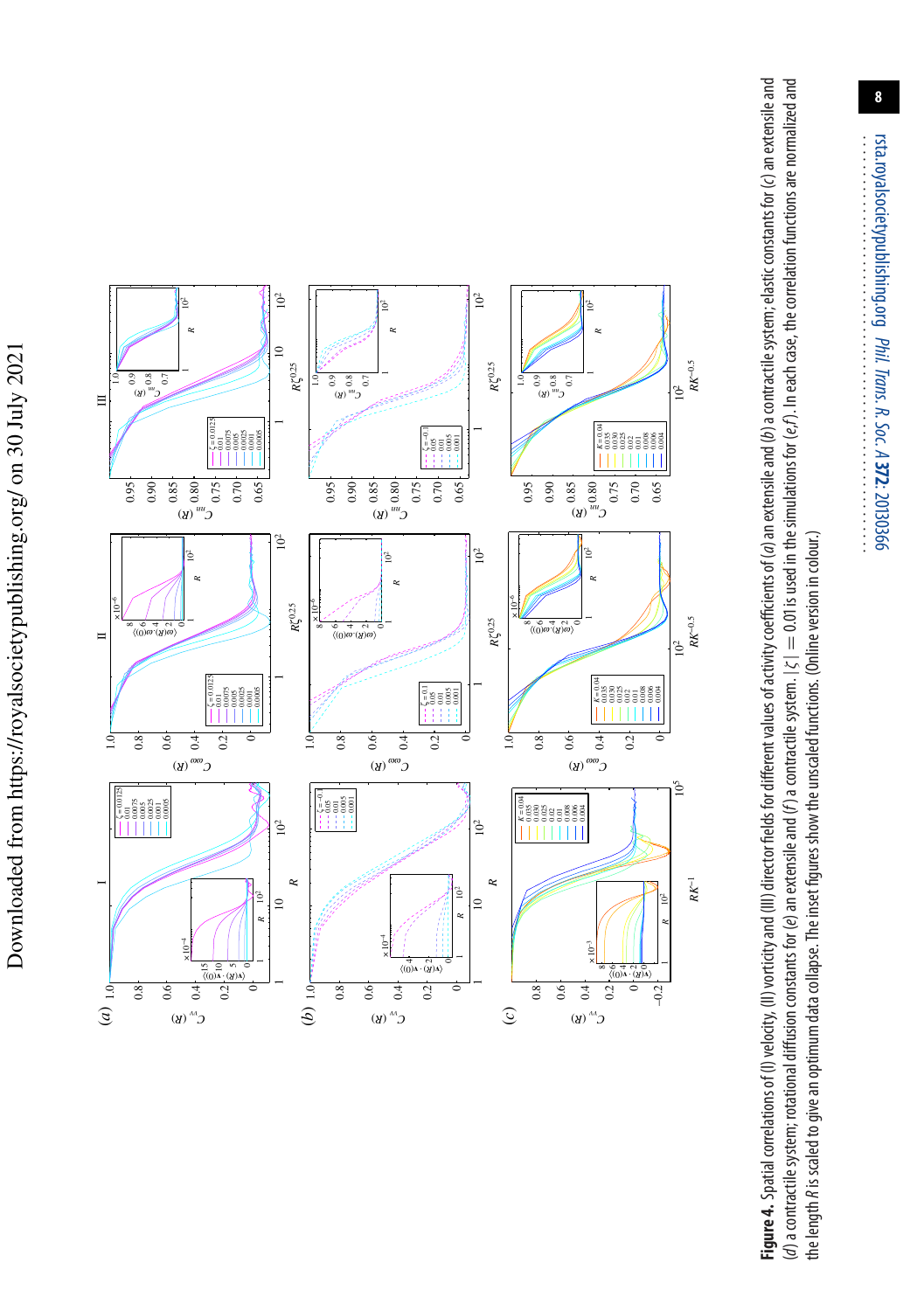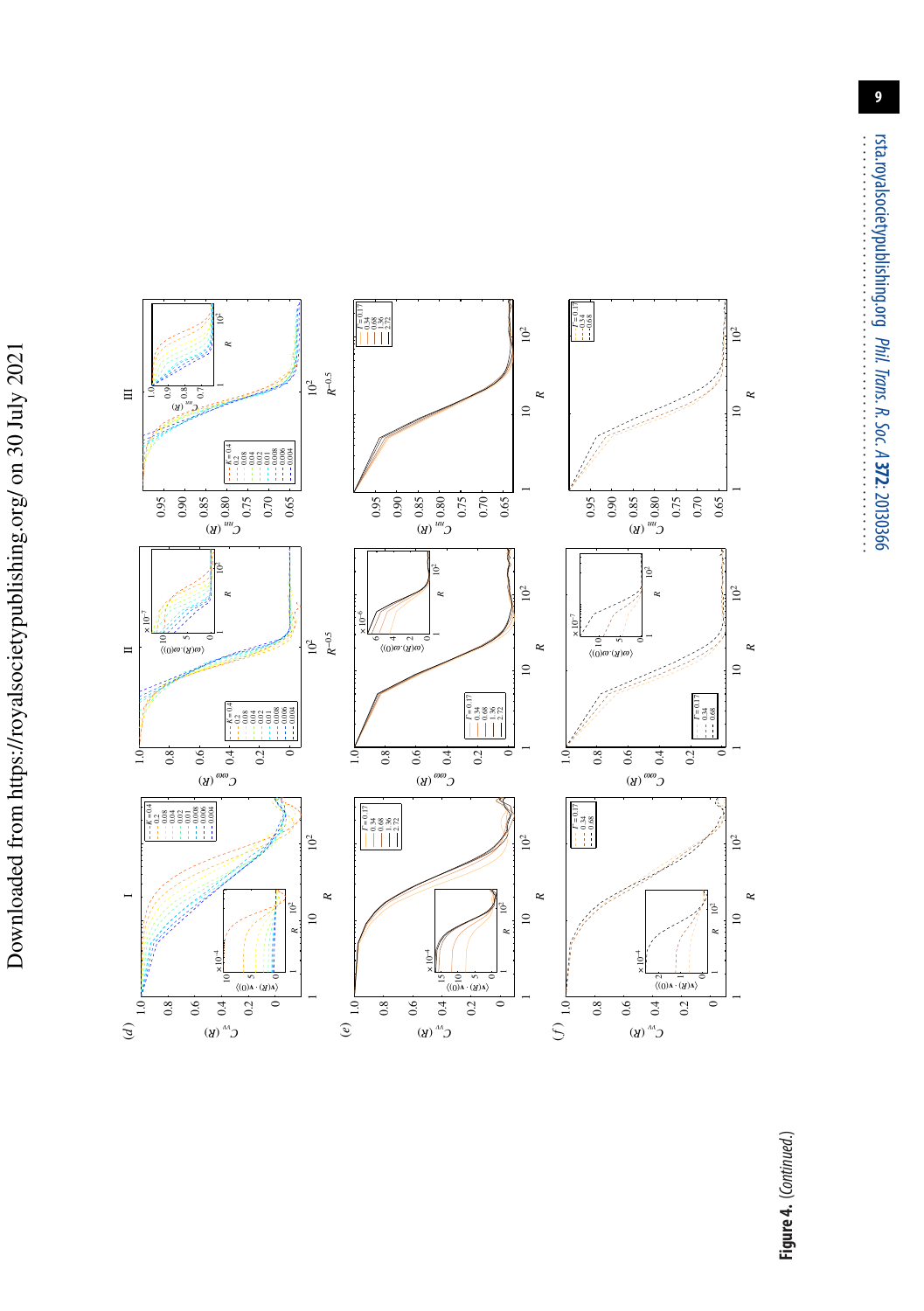

**Figure 5.** (a) RMS velocity and (b) RMS vorticity of the active turbulent flow field as a function of the activity coefficient and the elastic constant for both extensile and contractile systems. (Online version in colour.)

Figure  $4a$ ,*b* shows how the correlation functions depend on activity  $\zeta$  for extensile and contractile nematics, respectively. Figure 4*c*,*d* shows results for the dependence on the elastic constant *K* and figure 4*e*,*f* those for the dependence on the diffusion constant Γ . In each case, the horizontal distance axis is scaled with the relevant parameter to achieve optimal data collapse. The inset in each panel shows the unscaled data. As the dominant hydrodynamic instability in contractile systems is to splay configurations which yield lower velocities than the bend configurations which occur more frequently in extensile nematics [12], we have been able to cover a larger range of activity and elastic coefficients in the contractile systems.

The optimum scalings with respect to different parameters are based on visual observation of the best collapse and the accuracy of the scaling exponent approximately  $\pm 0.05$ . A nearest rational number is always chosen for brevity of discussion.

The resemblance between the second and third columns of figure 4 is immediately apparent, confirming the similar behaviour of the vorticity and the order parameter correlations. As the latter two quantities scale in the same way, we shall just compare the scaling of the velocity and director correlations (columns I and III) in the following. The characteristic length for the director field is  $\ell_n \sim \sqrt{K}/\zeta^{1/4}$  for both extensile and contractile systems. The length scale  $\ell_{\text{vel}}$ governing decay of velocity correlations is independent of  $\zeta$  for both extensile and contractile nematics [4,14,35]. It scales as ∼*K* for extensile systems but we have not found any obvious scaling behaviour for the contractile ones. None of the correlation functions depend on  $\Gamma$  for either extensile or contractile systems.

Note that in both extensile and contractile systems, activity coefficients  $\lesssim$ 0.001 correspond to the low activity regime. In this regime, no topological defects form yielding elongational flow patterns that are visually different from the high activity patterns (figure 1). Thus, the scalings are expected to be different in the low activity regime as is indeed seen in figure 4. Similarly, at sufficiently large values of  $\Gamma$ , the order parameter field relaxes fast and very few defects have time to form in the walls. This again results in elongated structures of both director and flow fields similar to those formed in the low activity regime. Owing to this, only a small range of  $\Gamma$ could be scanned in contractile systems.

We also plot the root mean square (RMS) value of the velocity and vorticity as a function of ζ and *K* in figure 5, for both extensile and contractile systems. The RMS velocity increases with ζ and *K*, with extensile systems showing a stronger dependence than contractile systems. The RMS vorticity increases with ζ but is insensitive to changes in *K* for both extensile and contractile systems.

As we saw in §4 that topological defects appear to be important in controlling active turbulence, we next present numerical results for the number of defects and their rate of formation and destruction. As we find only a weak dependence on  $\Gamma$  in these and previous measurements,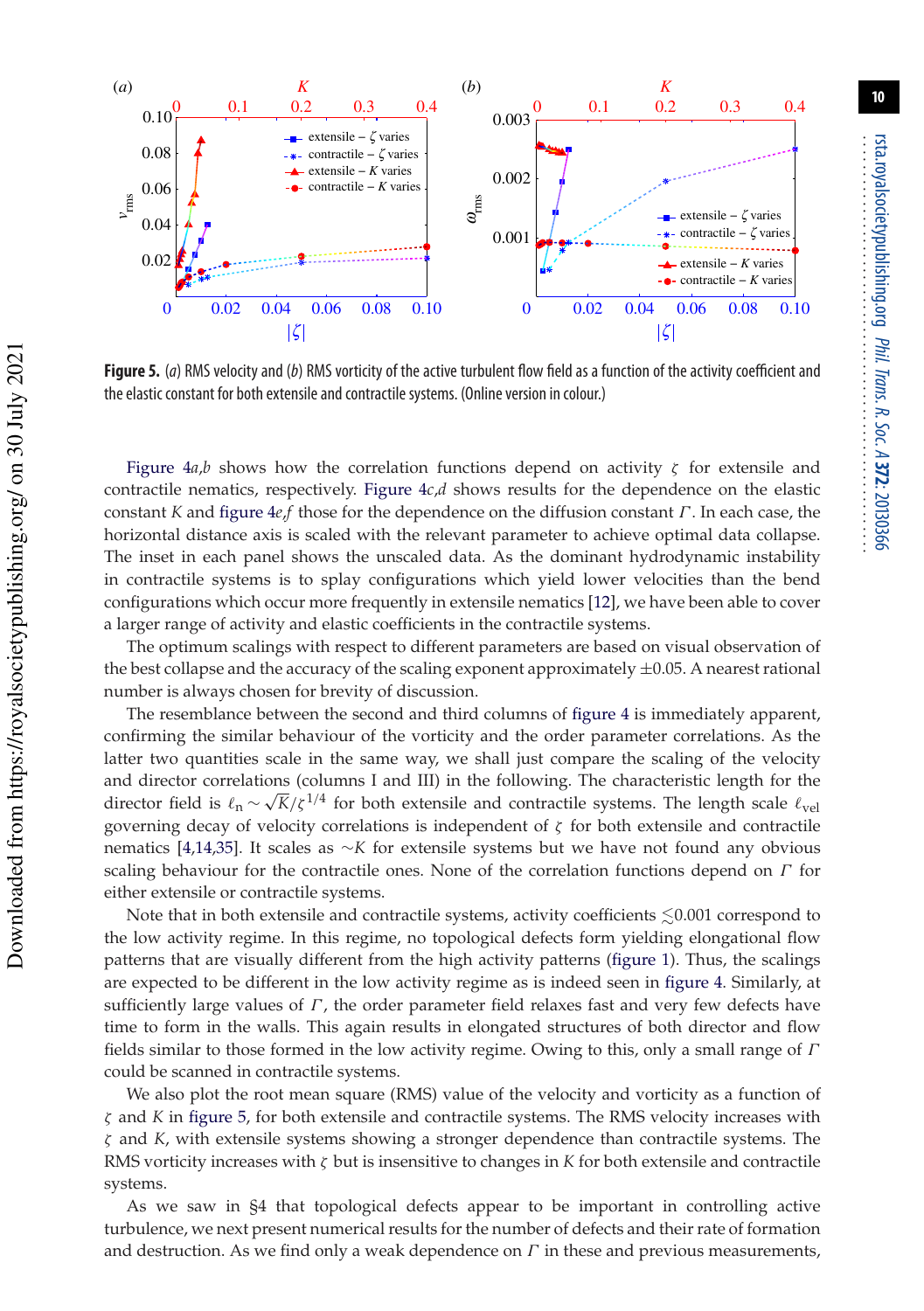

**Figure 6.** (a) Number of  $\pm \frac{1}{2}$  defects  $n \sim \sqrt{\zeta}$  and (b)  $n \sim 1/K$  for both extensile and contractile systems. This agrees with the scalings observed for director correlation function. (c) Rate of creation and annihilation of defect pairs  $r \sim |\zeta|^2$  and (d)  $r \sim 1/k$ in both extensile and contractile systems. (Online version in colour.)

we exclude this parameter from further discussion. In figure 6*a*,*b*, we plot the number of defects as a function of activity and elasticity for extensile and contractile systems finding

$$
n \sim \frac{\sqrt{\zeta}}{K} \tag{5.2}
$$

in both cases. At steady state, the rate of creation and the rate of annihilation of defects are equal. We report this rate in figure  $6c$ ,*d* giving a scaling with activity and elasticity as  $r \sim \zeta^2/K$ .

### 6. Discussion

We now discuss the scaling behaviour of the different dynamical variables and suggest a framework in which they can be connected by considering the motion of defects. We will first consider extensile nematics and argue that  $\ell_{\text{vel}}$ , the length scale of the velocity field, is controlled by a balance between activity and dissipation, whereas  $\ell_n$ , the length scale of the order and the vorticity, is set by the defect spacing.

We consider the rate of energy input into the system by the active stress and assume that this balances the viscous dissipation over a domain of size  $\ell_{\text{vel}}$ . Using equation (2.2), we find a scaling for the magnitude of the velocity

$$
v \sim \frac{\zeta \ell_{\text{vel}} q}{\mu}.\tag{6.1}
$$

The results presented in figure 6 show that the rate of creation of defects in active turbulence is ∼ζ 2 /*K*. We estimate the rate of annihilation of defect pairs of opposite charge using simple kinetic theory arguments. If  $\sigma$  is the scattering cross section for collisional events leading to annihilation and *n* is the number density of defects, then 1/*n*σ is the mean free path and the rate of annihilation ∼σ v*n* <sup>2</sup> where we have made the implicit assumption that the defect and the fluid velocities scale in the same way. At steady state, the rate of generation and the rate of annihilation of defects are equal and thus we obtain

$$
\frac{\zeta^2}{K} \sim \frac{\sigma \zeta \ell_{\text{vel}} q n^2}{\mu} \Rightarrow \ell_{\text{vel}} \sim \frac{\zeta}{K n^2},\tag{6.2}
$$

assuming that  $σ$ ,  $μ$  and  $q$  are independent of  $K$  and  $ζ$ . The data in figure 6*a*,*b* indicate that *n* ∼ √ ζ /*K*. Therefore, we expect

$$
\ell_{\rm vel} \sim K \tag{6.3}
$$

in agreement with the numerical results in figure 4*a*,*c*. Substituting the expression (6.3) back into equation (6.1) gives  $v \sim \zeta K$ , in agreement with the results for the RMS velocity reported in figure 5*a*.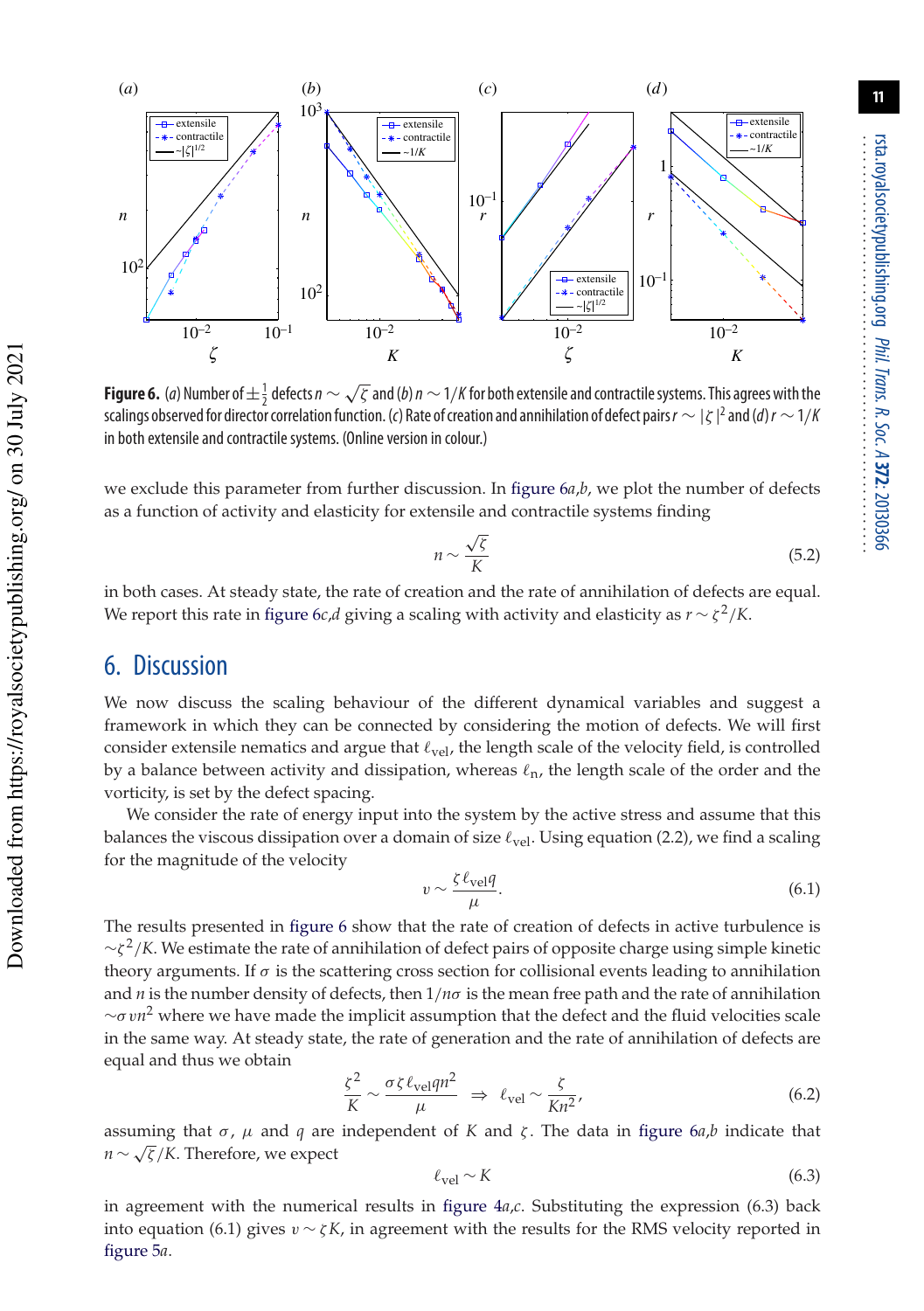(In [14], we made the assumptions that the rate of creation of defects scaled as *r* ∼ ζ/*K* and that the number of defects  $n \sim 1/K$ . The additional numerical results here suggest that a better fit is *r* ∼  $\zeta^2/K$  and *n* ∼  $\sqrt{\zeta}/K$ . The extra factors of  $\zeta$  drop out to give the same scaling in equation (6.3).)

A second characteristic length in the system is that which controls the decay of both the order parameter field and the vorticity  $\ell_n \sim \sqrt{K}/\zeta^{1/4}$ . Our results show that the number of defects  $\sim \zeta^{1/2}/K \sim \ell_n^{-2}$ , suggesting that the decay of both the director field and the vorticity is controlled by the distance between defects, and hence that the defects are acting as sources of vorticity. The magnitude of the vorticity, however, would be expected to scale as a derivative of the velocity, ∼ v/ℓvel ∼ ζ , as confirmed by the data in figure 5*b*. It is interesting to note that the length scale governing the hydrodynamic instability  $\sim \sqrt{K/\zeta}$  appears to be unrelated to the scales  $\ell_{vel}$  and  $\ell_n$ measured in the fully developed turbulent state [15].

Thus a simple scaling picture agrees well with the numerical results for extensile nematics. However, it may be noted that walls in these systems may also act as sources of vorticity. The role of walls becomes increasingly dominant as we reduce the activity in the system, for example the low activity regime (as in figure  $1c,d$ ) where the defects are not formed and the walls alone determine the entire dynamics. Scaling laws also break down at these low activities as can be observed in figure 6*a*. Moreover, the scaling picture presented above does not hold for contractile systems where, for example, the velocity–velocity correlation function does not show any simple scaling with *K*. This may be because flow in contractile systems is generated by both topological defects which comprise predominantly bend distortions and by the splay deformations which arise from hydrodynamic instabilities. It may also be due to the shear thickening known to occur in contractile systems which will introduce a dependence of  $\mu$  on activity.

Our numerical results suggest many avenues for further research. For example, we lack a theory of why defects are created at a rate  $\zeta^2/K$  or for the cross section for defect annihilation. Moreover, the mechanisms whereby defects and distortions create vorticity in active systems remain to be better understood. It will also be interesting to obtain similar numerical results for other systems which show active turbulence, for example those with polar symmetry or damped hydrodynamics, to identify which properties of the turbulent state are universal. The extent to which equations (2.1)–(2.7) are appropriate to describe experiments on microtubules [1], which are long elastic filaments, remains an open question. Also, the behaviour of these active systems in three dimensions, where the structure of walls and defects may be very different, remains to be explored.

In conclusion, we have performed numerical simulations of active turbulence in extensile and contractile nematics. We find that the same length scale is associated with correlations of the order parameter field and of the vorticity field. This suggests that defects and distortions are acting as sources of vorticity, in agreement with visual inspection of the simulation results, and provides evidence that vorticity is an important quantity in describing active turbulence [7].

Acknowledgement. The authors thank Z. Dogic, D. Pushkin and D. Chen for helpful discussions. The authors would also like to acknowledge the use of the Advanced Research Computing (ARC) in carrying out this work.

Funding statement. This work was supported by the ERC Advanced grant MiCE.

# **References**

- 1. Sanchez T, Chen DTN, DeCamp SJ, Heymann M, Dogic Z. 2012 Spontaneous motion in hierarchically assembled active matter. *Nature* **491**, 431–434. (doi:10.1038/nature11591)
- 2. Ramaswamy S. 2010 The mechanics and statistics of active matter. *Annu. Rev. Condens. Matter Phys.* **1**, 323–345. (doi:10.1146/annurev-conmatphys-070909-104101)
- 3. Marchetti MC, Joanny JF, Ramaswamy S, Liverpool TB, Prost J, Rao M, Simha RA. 2013 Hydrodynamics of soft active matter. *Rev. Mod. Phys.* **85**, 1143–1189. (doi:10.1103/ RevModPhys.85.1143)
- 4. Dunkel J, Heidenreich S, Drescher K, Wensink HH, Bär M, Goldstein RE. 2013 Fluid dynamics of bacterial turbulence. *Phys. Rev. Lett.* **110**, 228102. (doi:10.1103/PhysRevLett.110.228102)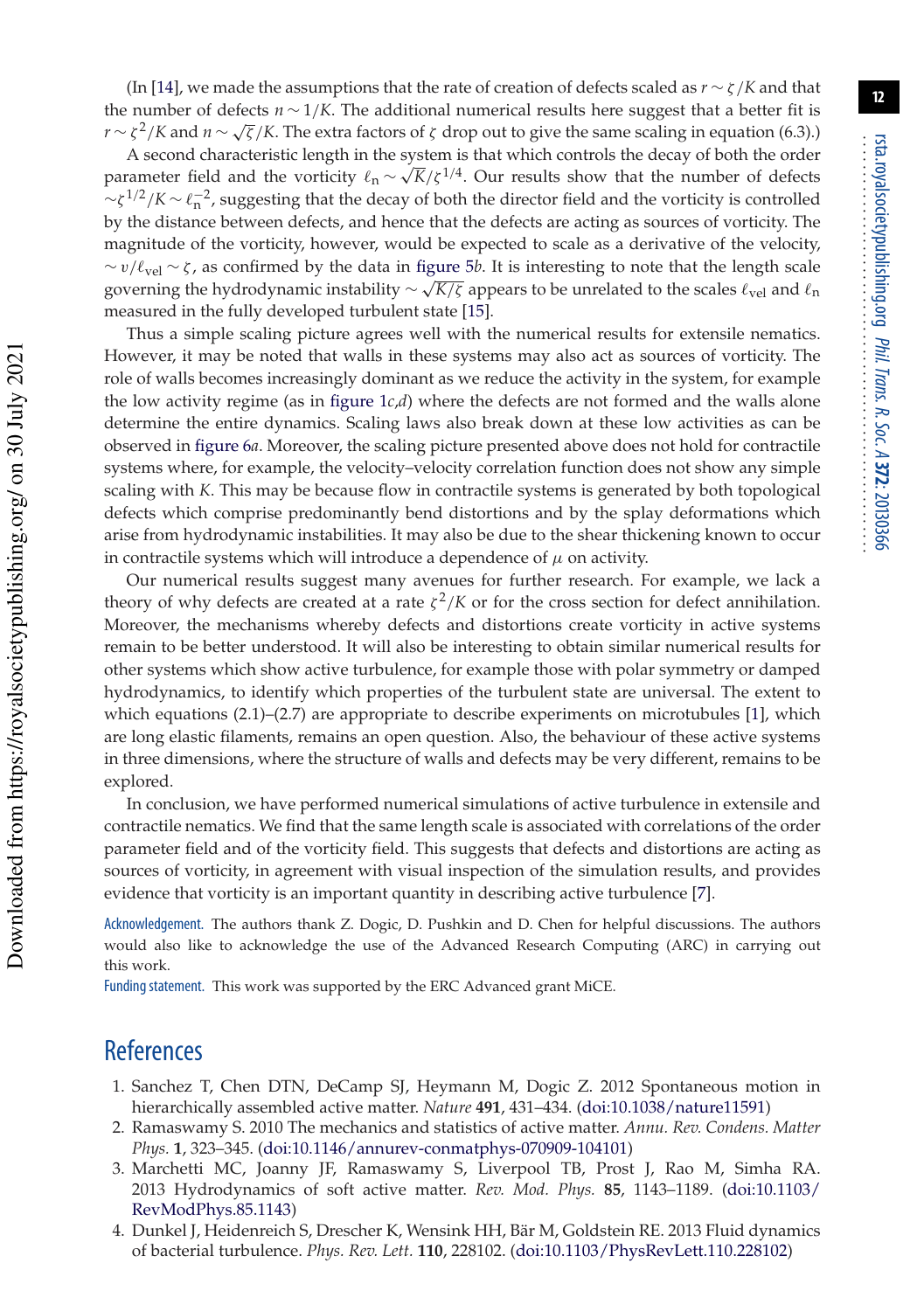- 5. Sumino Y, Nagai KH, Shitaka Y, Tanaka D, Yoshikawa K, Chate H, Oiwa K. 2012 Largescale vortex lattice emerging from collectively moving microtubules. *Nature* **483**, 448–452. (doi:10.1038/nature10874)
- 6. Cavagna A, Cimarelli A, Giardina I, Parisi G, Santagati R, Stefanini F, Viale M. 2010 Scale-free correlations in starling flocks. *Proc. Natl Acad. Sci. USA* **107**, 11 865–11 870. (doi:10.1073/pnas.1005766107)
- 7. Wensink HH, Dunkel J, Heidenreich S, Drescher K, Goldstein RE, Lowen H, Yeomans JM. 2012 Meso-scale turbulence in living fluids. *Proc. Natl Acad. Sci. USA* **109**, 14 308–14 313. (doi:10.1073/pnas.1202032109)
- 8. Simha RA, Ramaswamy S. 2002 Hydrodynamic fluctuations and instabilities in ordered suspensions of self-propelled particles. *Phys. Rev. Lett.* **89**, 058101. (doi:10.1103/Phys RevLett.89.058101)
- 9. Voituriez R, Joanny JF, Prost J. 2005 Spontaneous flow transition in active polar gels. *Europhys. Lett.* **70**, 404–410. (doi:10.1209/epl/i2004-10501-2)
- 10. Ramaswamy S, Rao M. 2007 Active-filament hydrodynamics: instabilities, boundary conditions and rheology. *New J. Phys.* **9**, 423. (doi:10.1088/1367-2630/9/11/423)
- 11. Marenduzzo D, Orlandini E, Cates ME, Yeomans JM. 2007 Steady-state hydrodynamic instabilities of active liquid crystals: hybrid lattice Boltzmann simulations. *Phys. Rev. E* **76**, 031921. (doi:10.1103/PhysRevE.76.031921)
- 12. Edwards S, Yeomans JM. 2009 Spontaneous flow states in active nematics: a unified picture. *Europhys. Lett.* **85**, 18008. (doi:10.1209/0295-5075/85/18008)
- 13. Giomi L, Mahadevan L, Chakraborty B, Hagan MF. 2011 Excitable patterns in active nematics. *Phys. Rev. Lett.* **106**, 218101. (doi:10.1103/PhysRevLett.106.218101)
- 14. Thampi SP, Golestanian R, Yeomans JM. 2013 Velocity correlations in an active nematic. *Phys. Rev. Lett.* **111**, 118101. (doi:10.1103/PhysRevLett.111.118101)
- 15. Thampi SP, Golestanian R, Yeomans JM. 2014 Instabilities and topological defects in active nematics. *Europhys. Lett.* **105**, 18001. (doi:10.1209/0295-5075/105/18001)
- 16. Giomi L, Bowick MJ, Ma X, Marchetti MC. 2013 Defect annihilation and proliferation in active nematics. *Phys. Rev. Lett.* **110**, 228101. (doi:10.1103/PhysRevLett.110.228101)
- 17. Giomi L, Bowick MJ, Mishra P, Sknepnek R, Marchetti MC. 2014 Defect dynamics in active nematics. (http://arxiv.org/abs/1403.5254)
- 18. Zhou S, Sokolov A, Lavrentovich OD, Aranson IS. 2014 Living liquid crystals. *Proc. Natl Acad. Sci. USA* **111**, 1265–1270. (doi:10.1073/pnas.1321926111)
- 19. Narayan V, Ramaswamy S, Menon N. 2007 Long-lived giant number fluctuations in a swarming granular nematic. *Science* **317**, 105–108. (doi:10.1126/science.1140414)
- 20. Shi X, Ma Yu. 2013 Topological structure dynamics revealing collective evolution in active nematics. *Nat. Commun.* **4**, 3013. (doi:10.1038/ncomms4013)
- 21. Beris AN, Edwards BJ. 1994 *Thermodynamics of flowing systems*. Oxford, UK: Oxford University Press.
- 22. de Gennes PG, Prost J. 1995 *The physics of liquid crystals*. Oxford, UK: Oxford University Press.
- 23. Tóth G, Denniston C, Yeomans JM. 2002 Hydrodynamics of topological defects in nematic liquid crystals. *Phys. Rev. Lett.* **88**, 105504. (doi:10.1103/PhysRevLett.88.105504)
- 24. Gao T, Blackwell R, Glaser MA, Betterton MD, Shelley MJ. 2014 A multiscale active nematic theory of microtubule/motor-protein assemblies. (http://arxiv.org/abs/1401.8059)
- 25. Denniston C, Orlandini E, Yeomans JM. 2001 Lattice Boltzmann simulations of liquid crystal hydrodynamics. *Phys. Rev. E* **63**, 056702. (doi:10.1103/PhysRevE.63.056702)
- 26. Denniston C, Marenduzzo D, Orlandini E, Yeomans JM. 2004 Lattice Boltzmann algorithm for three dimensional liquid crystal hydrodynamics. *Phil. Trans. R. Soc. Lond. A* **362**, 1745–1754. (doi:10.1098/rsta.2004.1416)
- 27. Cates ME, Fielding SM, Marenduzzo D, Orlandini E, Yeomans JM. 2008 Shearing active gels close to the isotropic-nematic transition. *Phys. Rev. Lett.* **101**, 068102. (doi:10.1103/Phys RevLett.101.068102)
- 28. Orlandini E, Cates ME, Marenduzzo D, Tubiana L, Yeomans JM. 2008 Hydrodynamics of active liquid crystals: a hybrid lattice Boltzmann approach. *Mol. Cryst. Liq. Cryst.* **494**, 293–308. (doi:10.1080/15421400802430117)
- 29. Henrich O, Stratford K, Marenduzzo D, Cates ME. 2010 Ordering dynamics of blue phases entails kinetic stabilization of amorphous networks. *Proc. Natl Acad. Sci. USA* **107**, 13 212– 13 215. (doi:10.1073/pnas.1004269107)